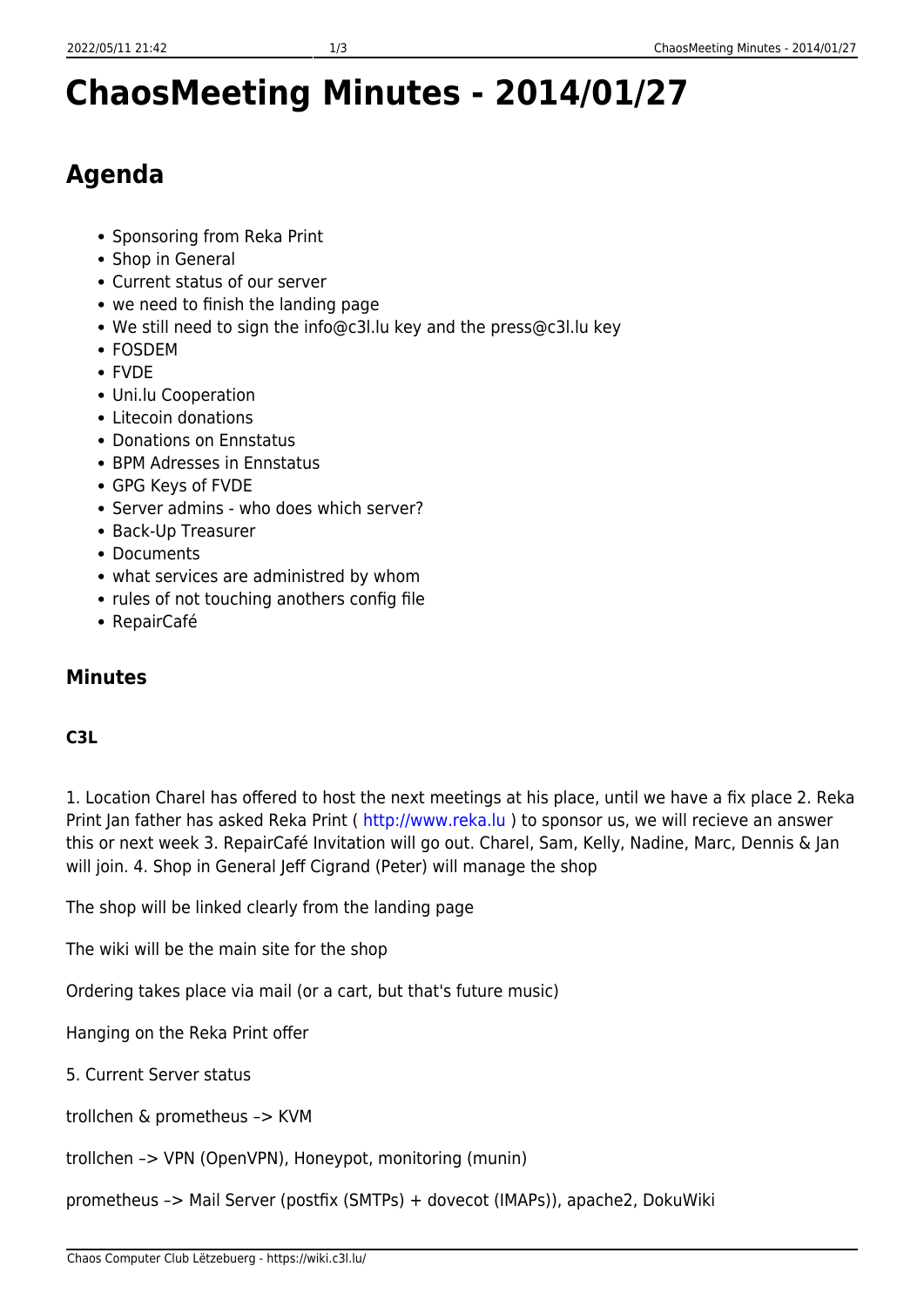the metalgamer  $\rightarrow$  prosody, backup script

virii –> Tails, CPAN mirror, Downloadbase, BTsync, NTP, Transmission, fail2ban, Keyserver & Tor

DNS Server –> ???

5.1 Landing Page Will be online if the new http-VM is up and running. 5.2. Rules

No noting is going to be altered on the production server

Exception to this rule, if the upgrade (NO DIST-UPGRADES) or whatever has been tested in the exact other VM.

The sys-op group needs to be informed of any changes.

Everyone is responsible for his services. No one shall alter configs of other users services without noticing them and receiving their GO.

5.2. Back-Up's See<https://pad.riseup.net/p/c3l-backup>5.2. Mirroring Everyone who is able to mirror the landing page and wiki can do it. Update every once an hour. Roundrobbing or something else? 5.3. cypherpunk.lu The cypherpunk.lu domain will point to the wiki page of cypherpunk.lu and host a jabber instance as well. 6. BigBrother Award We need to give BigBrother awards in 2014. 7. JOIN A press communiqué needs to be prepared regarding the new company JOIN which cuts down net neutrality very badly. –> virii 8. Open Video Letter GO –> prometheus FOSDEM

Lighting Talk Presentation (30C3 slides)

CaCert

FVDE

Uni.lu Cooperation

Siry Laurence (from Uni.lu) wants to write a paper about the Tor Project

There might be a small sponsoring possible by them

Charel knows heem and has the contact information

Litecoin Donations

Accepted

Treasurer's responsability

2. Donations on Ënnstatus (CSV files)

Uploading CSV file every months

3. BPM Adresses in Ënnstatus